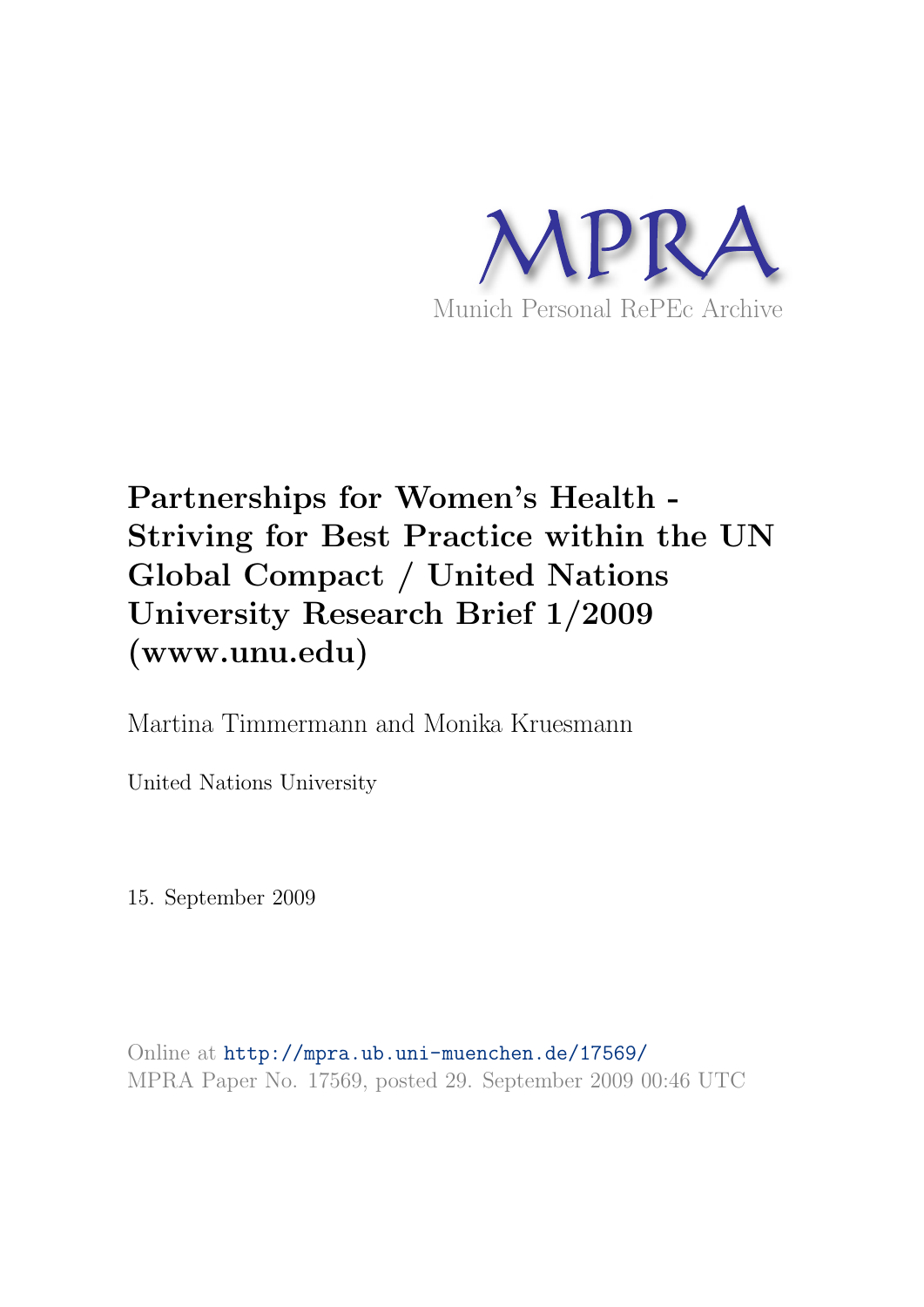

# Research Brief

number 1, 2009

#### **Overview**

Every minute, at least one woman dies from pregnancy and childbirth complications; a further 20 suffer injury, infection or disease. Despite medical advances, and years of policy declarations, this tragic situation remains particularly severe in developing countries, violating a fundamental human right. Is a new approach possible, one that looks beyond common project paradigms and standards? What could such an approach look like, how might it operate, and what might be its effect? The *Women's Health Initiative,* an innovative public private partnership that drew reference from the UN Global Compact, provides a possible model.

Written by MONIKA KRUESMANN and MARTINA TIMMERMANN

© United Nations University, 2009 ISBN 978-92-808-3513-7 ISSN 1816-5796 Licensed under the Creative Commons Deed "Attribution-NonCommercial-NoDerivs 2.5"

*Partnerships for Women's Health: Striving for Best Practice within the UN Global Compact*

**N** / OMEN REPRESENT THE GREAT MAJORITY OF THE world's poor. With this poverty comes a range of well-documented problems: low educational attainment; low income and earning potential; inferior social power, status and influence compared with men; and importantly, poor health outcomes for both women and their children. High rates of maternal mortality and morbidity remain apparently intractable problems in many countries, particularly developing countries. The World Health Organization (WHO) reports that every minute, at least one woman dies from complications related to pregnancy and childbirth; and 20 more suffer injury, infection or disease.

These statistics are shocking for two key reasons.

*Partnerships for Women's Health: Striving for Best Practice within the UN Global Compact* 1

First, the vast majority of deaths and injuries are preventable; women need not die in childbirth. Second, the large scale of the maternal mortality problem is not a new discovery. Rather, it was acknowledged internationally as early as 1994 at the UN International Conference on Population and Development in Cairo, and again in 1995 in Beijing at the Fourth World Conference on Women; and further at the Millennium Summit in 2000. That the problem persists has been emphasized in several recent reports by the *UN Special Rapporteur on the Right to the Best Attainable Physical and Mental Health*, Paul Hunt.1

On 16 June 2009 the Human Rights Council in Geneva drafted a resolution on *Preventable maternal mortality and morbidity and human rights.* [A/HRC/11/L.16, 16 June 2009], requesting renewed and vigorous efforts to improve women's health and human rights.

Clearly, more work, and more *innovative* work, is needed. Here, we summarize the development, implementation and outcomes of a trilateral partnership project, the *Women's Health Initiative* (WHI), that sought to improve reproductive and maternal health for women and girls in India. The project's principal objective was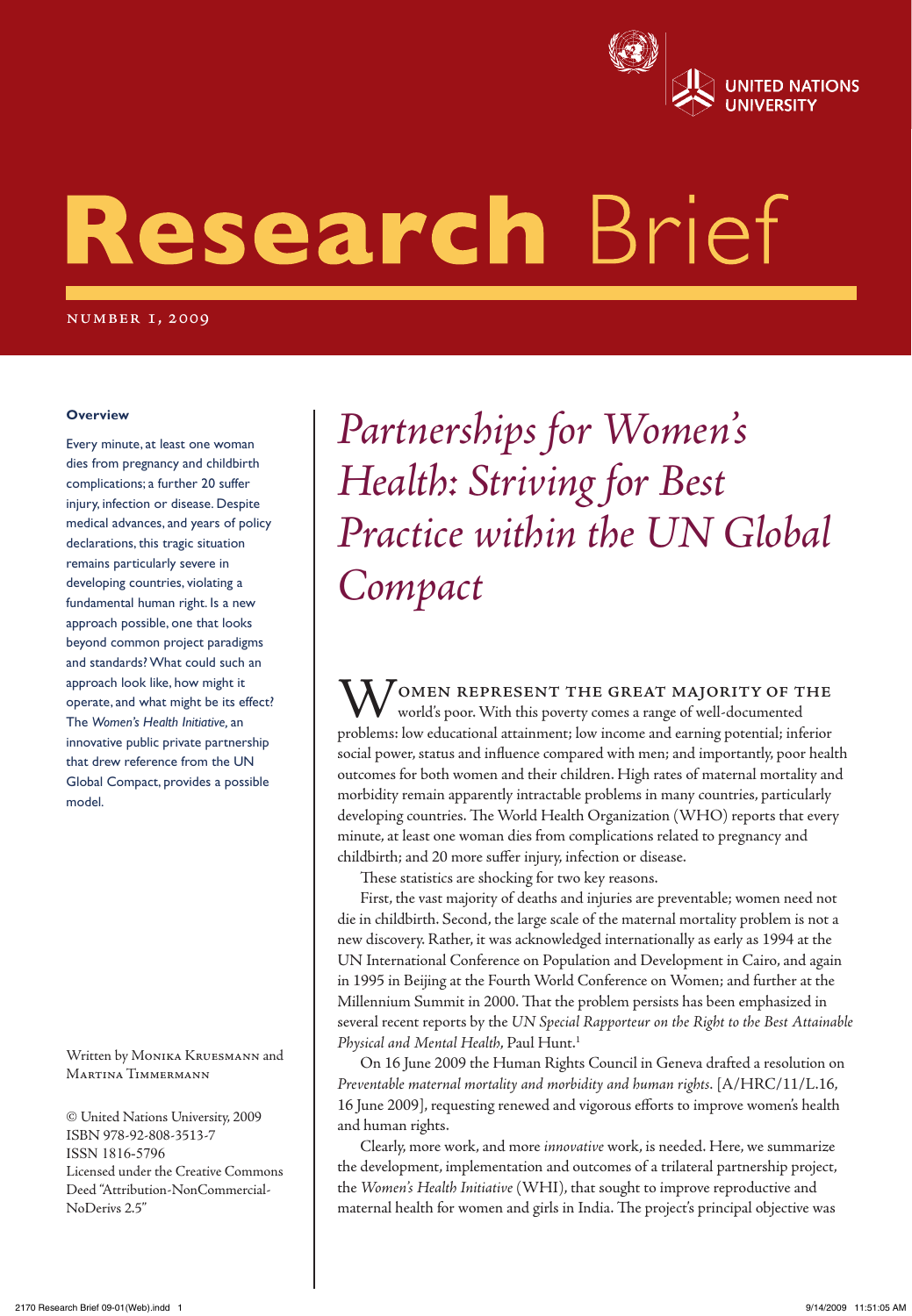#### **UN Human Rights Council (16 June 2009)** *Preventable maternal mortality and morbidity and human rights* **[A/HRC/11/L.16]**

[Paragraph 3] *Requests* all States to renew their political commitment to eliminating preventable maternal mortality and morbidity at the local, national, regional and international levels, and to redouble their efforts to ensure the full and effective implementation of their human rights obligations, the Beijing Declaration and Platform for Action, the International Conference for Population Development Programme of Action and their review conferences, and the Millennium Declaration and the Millennium Development Goals, in particular the Goals on improving maternal health and promoting gender equality and empowering women including through the allocation of necessary domestic resources to health systems;

[Paragraph 4] *Requests* States to give renewed emphasis to maternal mortality and morbidity initiatives in their development partnerships and cooperation arrangements, including through honouring existing commitments and considering new commitments, and the exchange of effective practices and technical assistance to strengthen national capacities, as well as to integrate a human rights perspective into such initiatives, addressing the impact that discrimination against women has on maternal mortality and morbidity[.]

to train selected doctors in endoscopic methods of diagnosis and therapy at six Endoscopy Training Centres (ETCs) established for the project at existing Indian hospitals (four public and two private). This straightforward objective was augmented to a new standard of innovation through a focus on 'selflearning', guided by transparent and independent assessment, and coupled with explicit consideration of the United Nations Global Compact (UNGC) initiative. Commencing in 2005 and concluding in 2007, the WHI provides beneficial lessons informing the ongoing search for solutions to the tragedy of women's poor health. This research brief discusses key ideas, actions and outcomes; and serves as an accompaniment to our book publication, *Partnerships for Women's Health: Striving for Best Practice within the UN Global Compact* (Tokyo: United Nations University, forthcoming), which provides further details and analysis.

#### **The Situation of Maternal and Child Mortality in India**

The WHI was based in India, taking note of research showing that the countries most severely affected by maternal mortality are in South Asia and Africa.<sup>2</sup> In India, one woman dies from pregnancy or child-birth related causes every five to seven minutes. This situation continues despite recent advances in technology and the availability of equipment. Further, unsafe abortion practices contribute to high maternal mortality; although legal, many abortions are not recorded, or practiced safely, and there are concerns about the abuse of technology for sex-selective abortions.3

Identifying and implementing measures appropriate to improve this situation is complex. Many commentators, including Lynn Freedman of Columbia University, point out that the problem lies not in a lack of doctors,



Figure 1: Causes of maternal mortality in India. *Source*: Office of the Registrar General, India,

midwives or nurses, but in poor *Sample Registration Bulletin*, 33(1), 1999.

nutrition, anaemia, severe bleeding, infections, eclampsia, obstructed labour and the consequences of unsafe abortions. Additional factors are poor infrastructure, inadequate emergency transport systems, inadequate access to blood bank services, poor referral services, and a lack of health care providers in rural areas. Social and cultural norms and practices may also hinder women's access to health services in some circumstances (see Figure 2).

The role of literacy in improving women's health is also, unfortunately, often underestimated despite a multidirectional relationship between poverty, ill health and illiteracy (see Figure 3).4

#### **Partnerships for Health**

How can these pressing and complex problems be addressed? Public private partnerships (PPPs) suggest one possibility for effective action. In recent years, these partnerships have come to be seen as viable options for improving health care.<sup>5</sup> In India, the government acknowledges that partnerships with the private sector – both the for-profit and non-profit – are important to attain public health goals and to improve the health delivery system. Collaboration to this end has been formally anchored in the government's *Five Year Plans*, the current one of which covers the period 2007–2012.6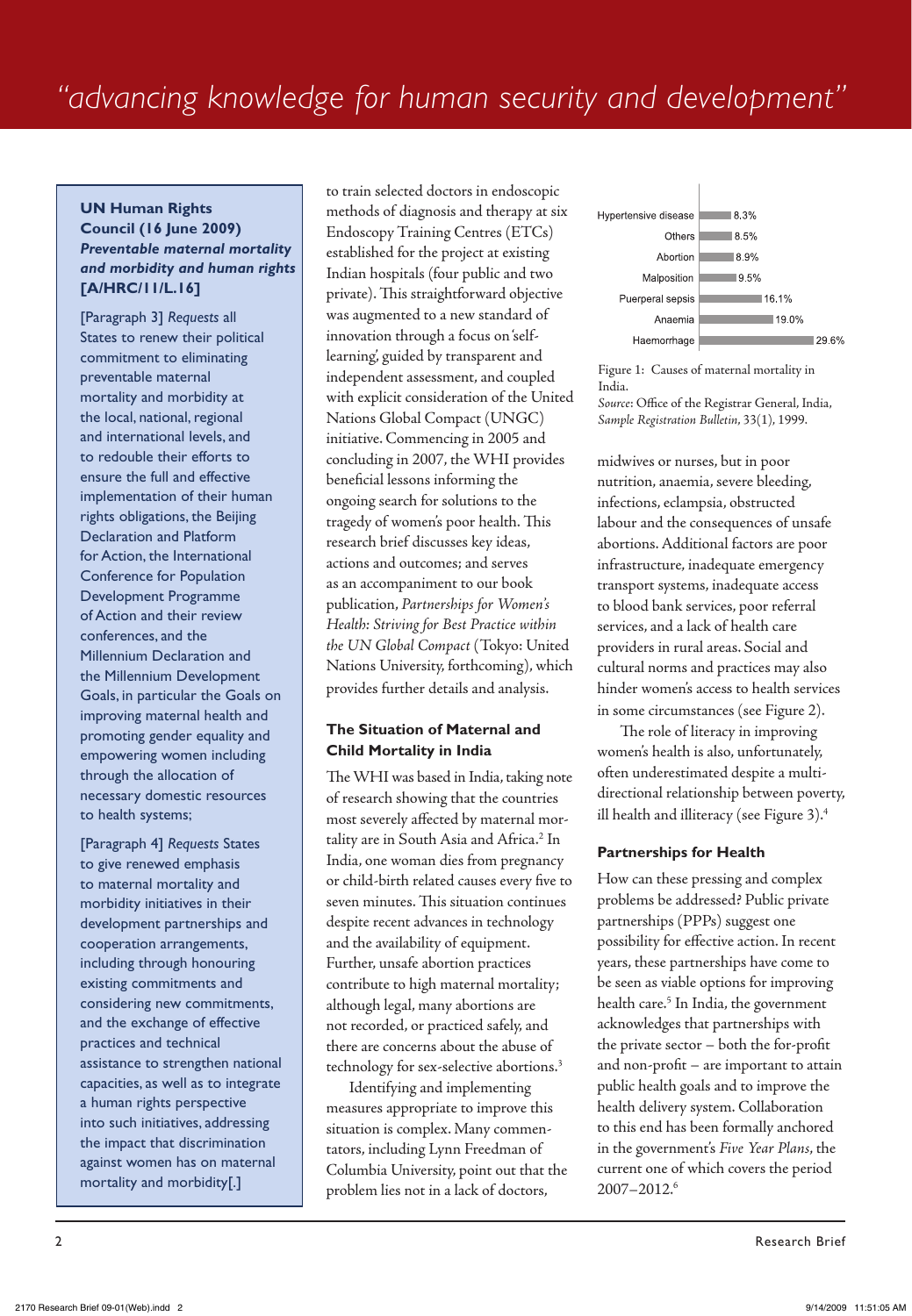

But do such partnerships actually contribute to improving women's health? Rama Baru and Madhurima Nundy's analysis in our forthcoming volume shows that forming and sustaining partnerships requires various social, institutional, administrative and technical elements. They therefore conclude that "PPPs can, at best, play only a supplementary role to government in women's reproductive health services".

Baru and Nundy's conclusion points to one major criticism of health PPPs by human rights defenders: it is the state that has responsibility for protecting its citizens, and which should therefore also be responsible for providing the best attainable health care to them. Where responsibility for health care is abnegated to the private sector, critics suggest the poor and economically disadvantaged will not be able to afford fundamental health services.

How can such conflicting views be mediated?7 How far should business be involved in this sensitive area of health care provision? How much can business do and what are its limits?8

#### **The UN Global Compact**

In examining these questions, ideas of corporate social responsibility (CSR) and the role of the UN Global Compact become relevant.

The UNGC, launched in 2000 by then-UN Secretary-General Kofi Annan, aims to help business comply, on a voluntary basis, with international ethics as they are expressed in several UN conventions on human rights, labour standards, the environment and anti-corruption.<sup>9</sup>

#### **The Women's Health Initiative – Striving for Best Practice within the UN Global Compact**

In its design and implementation, the *Women's Health Initiative* (WHI,



Figure 2: Distribution of modern contraceptive methods, 2005–2006 (per cent). *Source*: Government of India, National Family Health Survey 3, <http://www.nfhsindia.org/nfhs3.html> (accessed 16 June 2009).



Figure 3: Multidirectional relationships between poverty, ill health and illiteracy. *Source*: Ghosh (see note 4).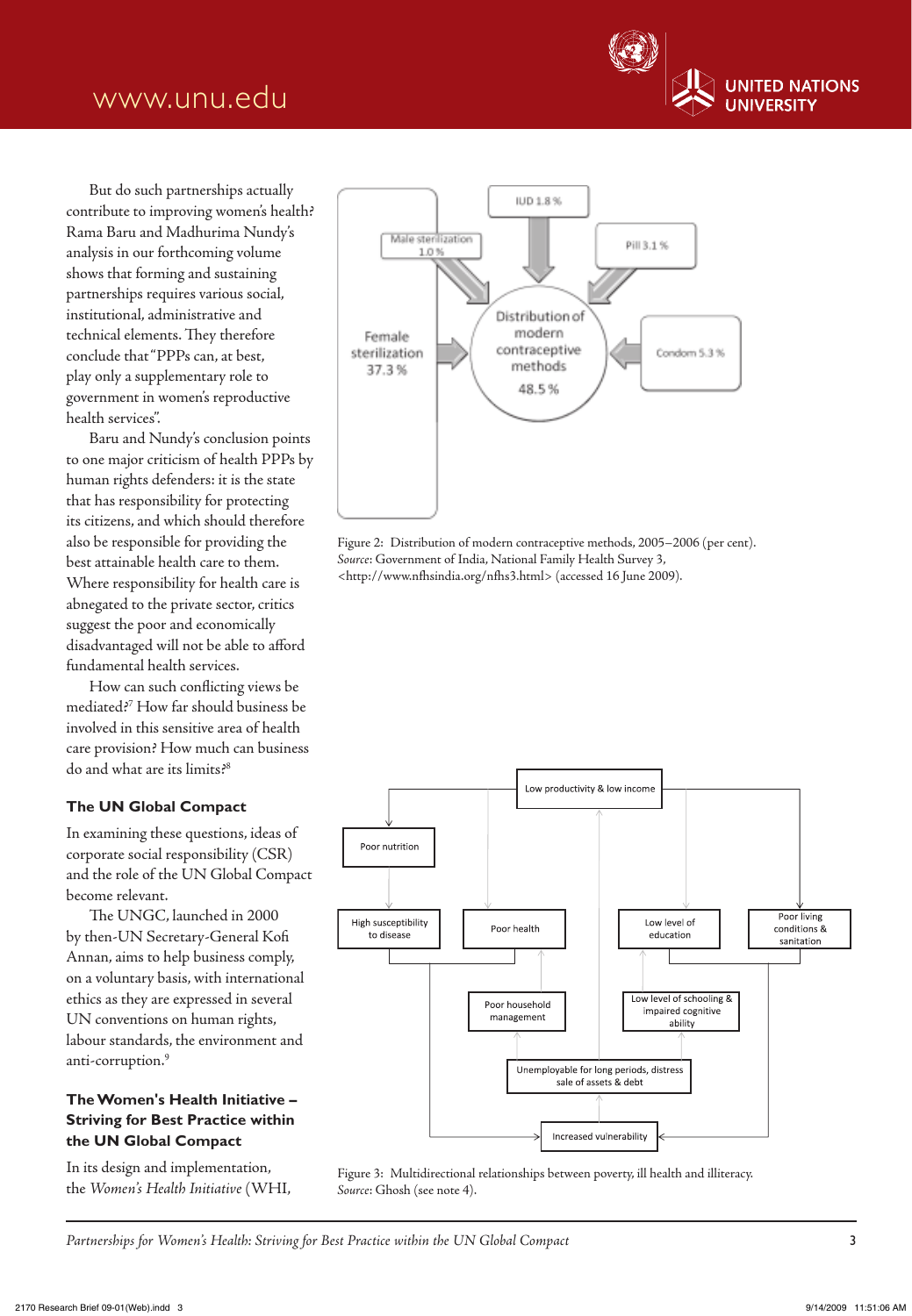# *"advancing knowledge for human security and development"*



Figure 4: Pathways of partnerships. *Source*: Baru and Nundy (see note 6).





2005–2007) was cognizant of these institutional, conceptual and practical circumstances, and sought to build on the strengths of the partnership and UNGC concepts to develop and articulate an improved project model.

Two key actions were especially important in pursuing this objective. First, as a pilot project, the WHI was developed and implemented *explicitly* within the framework of the UNGC, with all partners demonstrating their willingness to embrace the principles contained therein. Second, the WHI partners allowed the pilot to be externally assessed, thereby aiming not only to understand the project's outcomes in relation to women's health, but also to highlight the importance of transparency and accountability in contributing to genuine progress towards improving the human rights of women and girls.

#### **The Structure of the WHI**

The WHI involved a trilateral partnership, with each partner having different roles and responsibilities, and bringing their own areas of expertise to the project. Those partners were:

*KARL STORZ GmbH & Co. KG*, under the direction of Dr. Sybill Storz, a leading producer of endoscopic instruments and equipment, provided the technical equipment and training resources necessary for the project.

The *Deutsche Gesellschaft für Technische Zusammenarbeit GmbH* (GTZ) is an enterprise for international cooperation working to promote sustainable development and improved living conditions in a globalized world. Under the umbrella of the Federal German Ministry for Economic Cooperation and Development (BMZ), GTZ and the KARL STORZ group co-financed the project and, in addition, held responsibility for the practical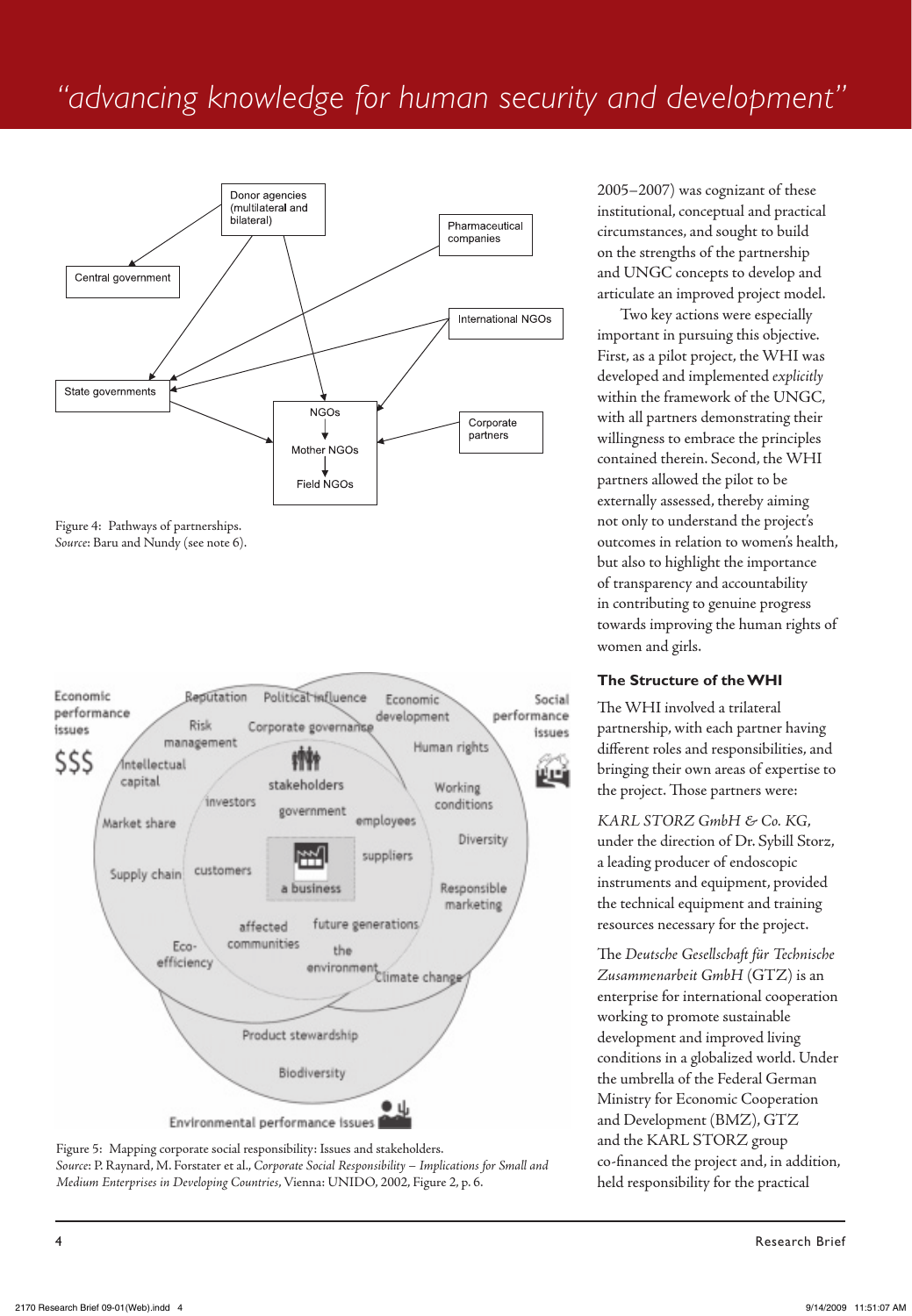



Figure 6: The WHI at the interface of challenges of global concern. *Source*: Timmermann, *Partnerships for Women's Health*, Introduction.

implementation and on-the-ground monitoring of the project.

The third partner was the *United Nations University* (UNU), a unique network of research institutions and researchers from across the world.<sup>10</sup> UNU provided conceptual support and guidance for the project, and developed an academic assessment approach which goes beyond simple quantitative measures.

The activities of the three partners were supervised by a steering committee comprising representatives of KARL STORZ, GTZ and UNU, with overall project coordination by *TIMA GmbH* (TIMA) on behalf of KARL STORZ GmbH & Co. KG. TIMA's key roles were to keep the partners integrated, to provide technical assistance and to ensure that an awareness of the business/ethics interface was prioritized.

#### **Striving For Best Practice**

Given the WHI's defining emphasis on transparency and accountability, the project's implementation was shaped to accommodate independent, staged assessment activities examining its operation and efficacy. It was through

these activities that the major research findings (below) were identified. These findings may also answer other major questions: Can this project serve as a role model for best practice? What would be needed for transferral to other countries in Asia or Africa?

As a partnership, all actors made important contributions to both implementation and assessment, with UNU playing a central role in the latter. The rationale for UNU's involvement in the WHI was to ensure independence with UNU acting as an independent international assessment agency. To realize this function, UNU led a series of assessment activities across the life of the project, allowing an element of self-learning, or action research, to be included. Two project workshops were important among these activities; one held in Chennai, India, at the start of the project in October 2005, and one held in Bonn, Germany, closer to the conclusion of the project in December 2006. The list of workshop participants for both workshops shows the breadth of expertise and interest in the project, which was also reflected in the range of contributors to the WHI publication

#### **Definitions of Best Practice, Good Practice and Failure of a PPP**

Here, we will proclaim **best practice** if the goals of the project are achieved and continuous self-learning is demonstrated: from design to implementation to results, the project avoids the typical weaknesses and challenges found in other global health PPPs and therefore demonstrates that it is effective, transparent (ensured through continuous independent monitoring), sustainable and up-scalable/transferable.

We will affirm **good practice**  if the project meets its major goals but some weaknesses in design, implementation and results in terms of effectiveness, transparency, sustainability and up-scalability/transferability are apparent; however, progress will be evident and there will be encouraging potential for learning and positive development in the future.

We will certainly need to speak of **failure** if the project goals are not achieved, the typical weaknesses and challenges of previous health PPPs are repeated and no positive learning outcomes, potential for future improvements, up-scaling or transfer can be detected.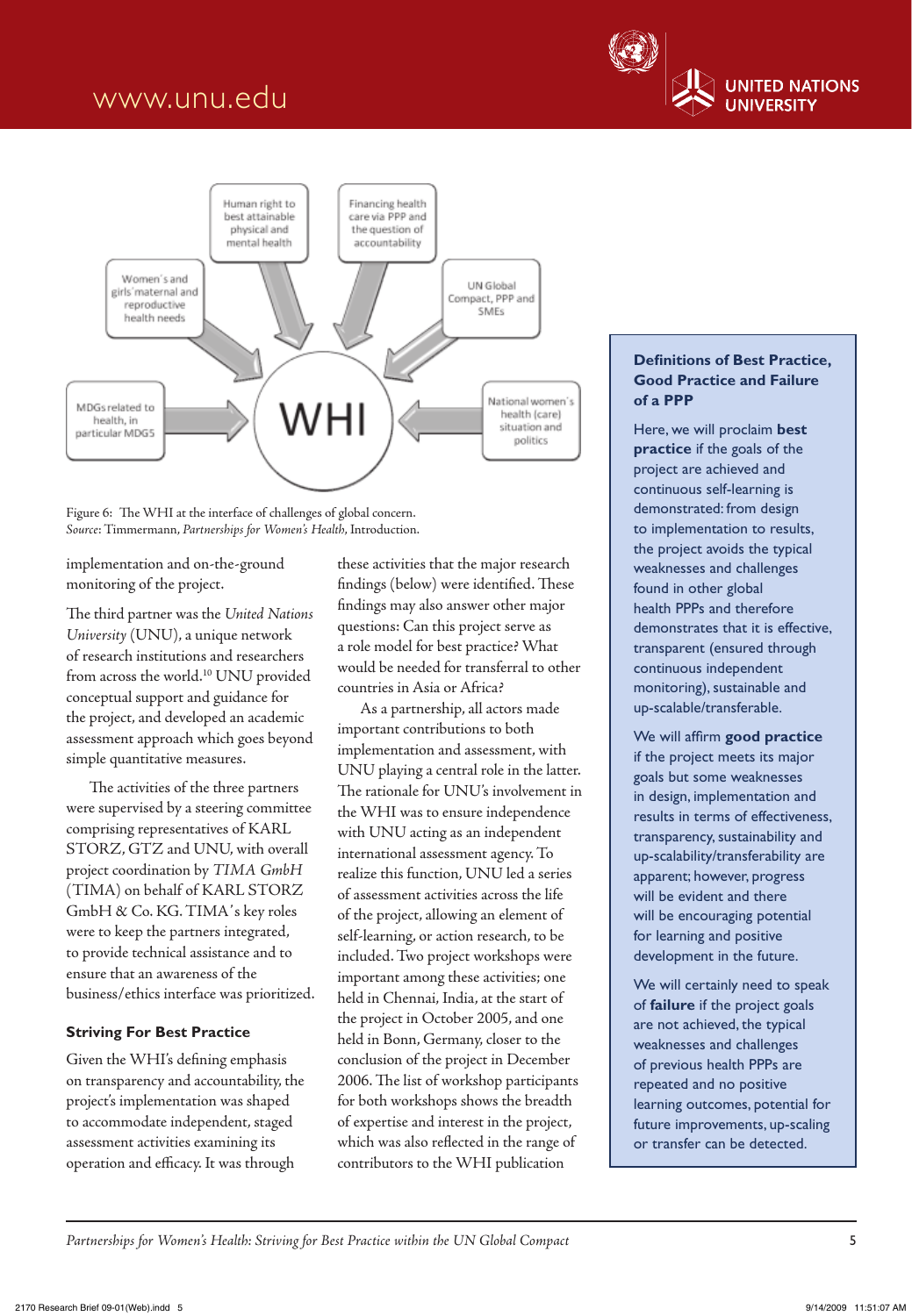# *"advancing knowledge for human security and development"*



Figure 7: WHI partnership structure. *Source*: Timmermann (see note 13).

(see the end of this brief for a list of workshop participants).

In India, GTZ undertook the input/output monitoring. India-based staff from GTZ collected data from medical practitioners and patients involved in the WHI. This monitoring was supported by a computer-based evaluation programme (*E-val*) which had been designed for GTZ (prior to this project). The findings of the monitoring report were made available to UNU staff for the final outcome report in June 2008.

Most important to the overall assessment process, however, were comments of the expert participants at the workshops. Those who could not physically participate (such as Paul Hunt and Nirmal Ganguly) were invited to provide individual reference chapters to the final book, where their analytical contributions also supported the WHI's overall focus on transparency.

Also invited to present their particular perspectives were the partners: Sybill Storz for KARL STORZ, Diana Kraft

and Jörg Hartmann for the GTZ, Nicolaus von der Goltz for the BMZ, as well as medical doctors and GTZ and KARL STORZ field staff.

And finally, an independent workshop rapporteur (Monika Kruesmann) was invited to collect the views of the workshop participants and provide an impartial analysis in an independent workshop report (some of the findings of the report are outlined in this brief ).

Taken together, these assessment activities provide a rich source of data not only on the WHI itself, but also more generally, on the efficacy of public private partnerships with a strong component on women's health and human rights in developing countries.

#### **Major Findings 1: The Roles of Partners**

One of the major findings of the WHI, in relation to public private partnerships in developing countries, emphasizes the need to clearly understand the roles of different partners and to accommodate these within projects. In particular, it

is important to have clear expectations of the respective roles, interests and expectations of both the private sector and the government.

#### *The Private Sector*

While the private sector is often seen primarily as a source of financial support in partnerships, it has more to offer. To disregard this would be to miss important opportunities for development. In reality, businesses approach corporate social responsibility from a hierarchical perspective, defining that which is essential (such as adhering to relevant regulations, upholding occupational health and safety standards and minimum emission standards, being profitable and being successful in research and development); that which is expected (corporate citizenship beyond bare legal duties); and that which is desired (such as broad corporate philanthropy). While CSR at the 'desired' level is very positive, it is not the core business of the private sector; the core business is profit generation. Consequently, public private partnerships which aim to succeed within the ethical framework of the Global Compact must assume there will be a central role for enlightened self-interest.<sup>11</sup>

The WHI experience emphasized the role of enlightened self-interest, showing that if one partner can involve others in becoming more profitable that is not a negative outcome, and that this should be recognized more explicitly as a basic philosophy of public private partnerships. This does not exclude the understanding, of course, that public private partnerships must be about more than simple profit generation; they must also be about sustainability by other, mutually agreed, measures.

Given the WHI's structure, specific findings about the role of small and medium-sized enterprises (SMEs)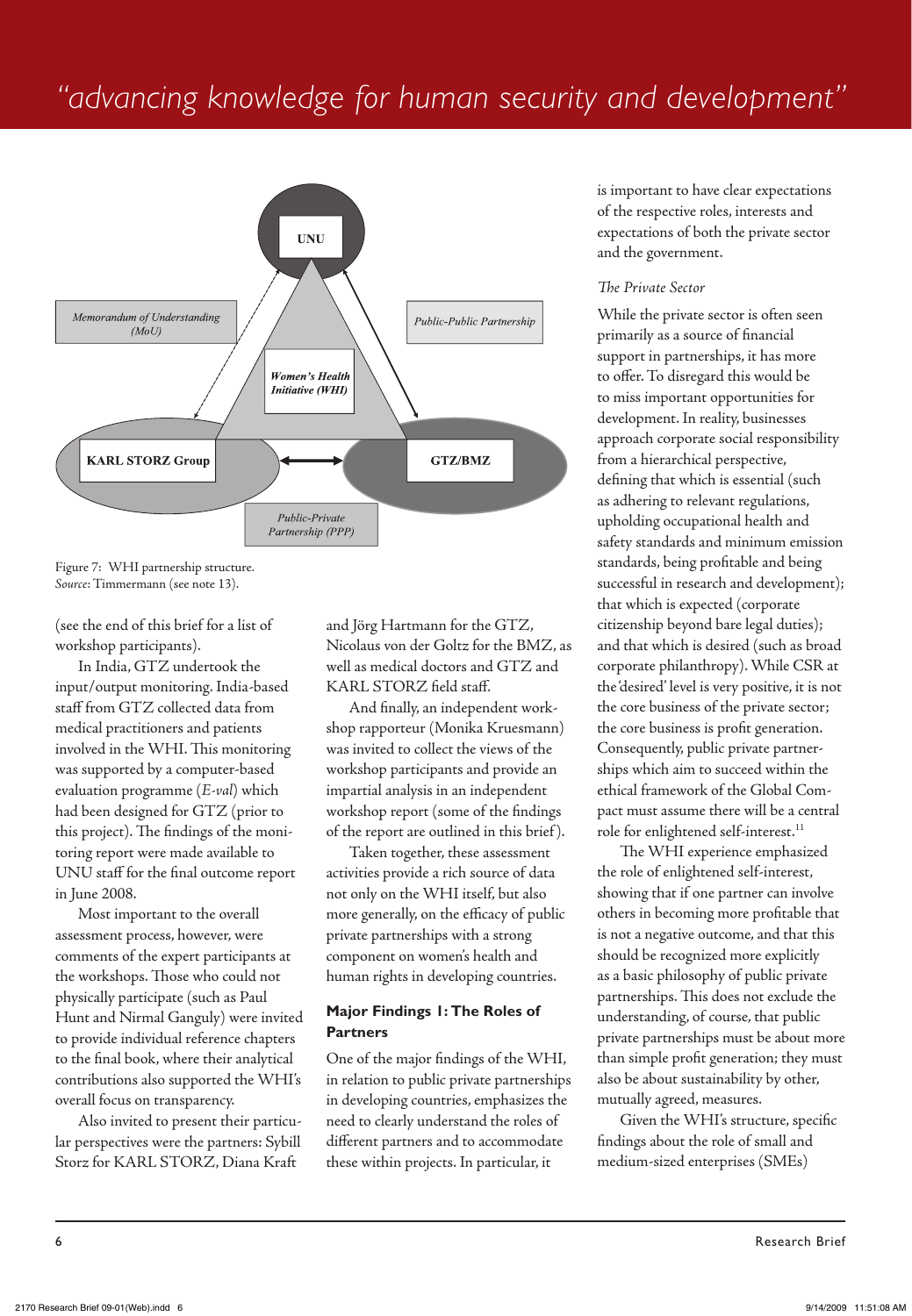**UNITED NATIONS UNIVERSITY** 

in partnerships also arose. SMEs can play a central role in achieving the Millennium Development Goals (MDGs), especially in the field of technology-driven medical applications, by linking with larger enterprises to spread the benefits of growth to more isolated regions. Being an SME does not of itself exclude a company from being a global player. Financial efficiencies can often mean it is easier for an SME with a particular goal to join a partnership with others, giving them an advantage in terms of economy of scale. Further, because SMEs often operate in niche markets (such as specialized technology development), partnerships can help ameliorate risks such as intellectual property right protection. As long as partners are flexible and focus on each other's complementary strengths, and provided partners hold common views and a common set of standards, this can be a highly successful arrangement. This is a particularly pertinent consideration given that SMEs make up about 90 per cent of businesses globally, and account for approximately 60 per cent of employment.

However, there are also complexities in a partnership approach based only on SMEs. The definition of an SME can vary and is often country-specific; there are many programmes doing similar work and SME partnerships may run the risk of duplication or overlap. Furthermore, while the relatively small size of SMEs does mean they may be more flexible than larger enterprises, it can also mean they have limited outreach. Some argue that SMEs may not be best suited to Global Compact projects with a focus on corporate social responsibility, as it is the bigger enterprises which have the most scope to embrace practices driven by considerations other than the profit imperative. Further, larger enterprises have more extensive outreach

mechanisms; a more effective approach may be to engage a number of these larger enterprises as sectoral leaders. However, counterarguments point out that real corporate social responsibility is not an 'add on', but rather must be part of a core business approach and consequently should not be out of reach for enterprises of any size.<sup>12</sup>

#### *The Public Sector*

The role of the public sector is equally critical in a successful partnership. As noted above, the WHI is informed by its wish to contribute to achieving the health-related MDGs, particularly MDG 5, within the framework of the Global Compact. As such, the WHI seeks to follow a human rights-based approach to development, implying an important role for the government as the key actor with responsibility for ensuring citizens' right to the best attainable physical and mental health. There was very little direct Indian Government involvement in the WHI, however. This was problematic not only because the Indian Government has responsibility for administering public hospitals and ensuring adequate and appropriate infrastructure to support healthcare services, but also because it has legal jurisdiction over the arrangements for training medical staff in India. Consequently, striving for governmental involvement is of central importance to the effectiveness of partnerships like the WHI. Drawing these ideas together, it is clear that in a globalized system of economy and governance, the concept of collaboration between public and private actors is inadequate and that, in fact, more attention could be given to the potential for private/ private partnerships, or public/public partnerships.

#### **Major Findings 2: The Operation of a Partnership**

Once the roles of partners are clearly understood, in order to ensure success



#### Figure 8: WHI internal structure.

*Source*: Timmermann, *Partnerships for Women's Health* (see note 1), Chapter 11.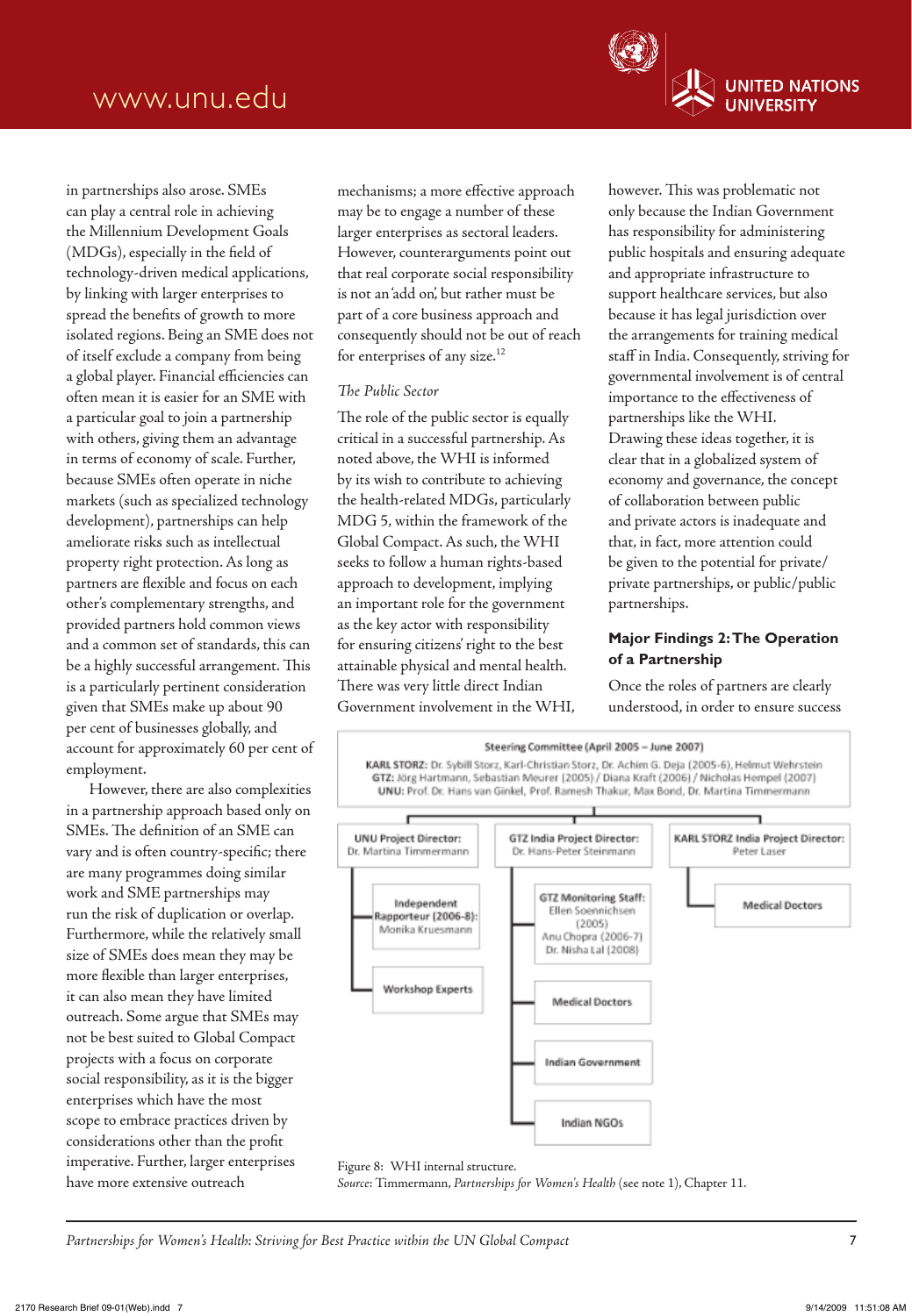it is important that there be common understandings and expectations about the operation of the partnership and processes in place to allow partners to interact and collaborate. Here too, the WHI experience provided valuable lessons.

#### *Multiple Stakeholders*

Accommodating the real scope of a partnership is vital, and includes understanding that there may be important stakeholders in addition to formal partners. The WHI had three formal partners; but in practice there were numerous other interested parties, some of whom were drawn progressively into the project over time. Because not all of these were represented in the partnership arrangement, valuable perspectives and expertise may have been lost, affecting the overall outcomes of the project. In the WHI, this was particularly the case for trainers in hospitals where ETCs had been established. As those 'delivering' the project in the most concrete and immediate way, trainers were well placed to advise on what was working well, and what was not. However, there had been little scope for their views to be taken into account in the planning and implementation stages of the project. For example, when given the opportunity, trainers explained that while the project parameters intended trainers and trainees to mutually agree on clear, relevant, well-formulated learning objectives, in practice this was rarely the case as learning objectives were generally developed before trainees were selected. Further, there was a lack of consistency in the type and level of training delivered at the different ETCs and how this training was assessed at the end of the course. These were issues which trainers felt were valuable for improving the effectiveness of the WHI, and as such it is important that their

voices be heard in project management and planning discussions.

#### *Understanding the Environment: Policy*

As well as understanding the real scope of partnerships, it is vital to acknowledge and respond to the environment in which action takes place – both in terms of policy and physical circumstances (see Figure 5). Although the Indian Government had little direct involvement in the WHI project, there is a broad government policy framework setting parameters for health in general, providing indications of useful synergies. Key policy documents include the *National Health Policy (2002)* and *Vision 2020 India*, which describe major government goals of achieving population stabilization, promotion of reproductive health, and reduction of infant and maternal mortality.13 Also relevant are the *National Population Policy*, which provides the overall framework for maternal health; and the *National Rural Health Mission (2005 to*  2012),<sup>14</sup> which is based on a set of approaches including community involvement, flexible financing, monitoring and innovation in human rights.

These policies provide a broad framework for addressing health issues in practice. A challenge for partnerships is therefore to consider how reinforcing synergies between projects and policy may be drawn, to increase the overall efficacy of any intervention. In the WHI case, while the overall project aim of improving maternal and reproductive health was quite broad, in practice the project tended to focus on promoting the use of endoscopy and laparoscopy to reduce hospitalization and postoperative recovery time. This did not take into account the potential for these methods to be directed towards other issues highlighted in health policy. For example, the *Population and Family Planning Policy*15 includes sterilization as a method of curbing rapid population growth; using laparoscopic methods of sterilization can be a successful way to do this in a safe and less invasive way.

#### *Understanding the Environment: Infrastructure*

Shaping a partnership to reflect physical realities, including the availability of necessary infrastructure, is also important. One of the other key issues facing the WHI was inequity and its associated poverty. A total of 32.8 per cent of the world's poor live in India, and although the country has been experiencing overall economic growth, distribution of the benefits of that growth is uneven.<sup>16</sup> Further, poverty, ill health and illiteracy are all linked and are multi-directional.17 This had implications for the WHI. For example, it was found that many poor women, who were a target group in the project, were also illiterate and therefore education about endoscopic and laparoscopic treatment options could not be done through printed materials.18 This experience prompted partners to discuss the possibility of education and awareness-raising through video as an alternative method for future work.<sup>19</sup>

It was also noted that in regions of India where economic development is occurring, disparities between men and women in social outcomes including health and education often increase. To address this, some project participants suggested the current Human Development Index be reconstructed to show these disparities more clearly and thereby provide more rigorous evidence for policy makers concerned with propoor capacity building.20

Difficulties are also posed by inadequate physical infrastructure; India is a large country and managing large distances with an effective transport system was cited as a key concern in implementing the WHI. Similarly, the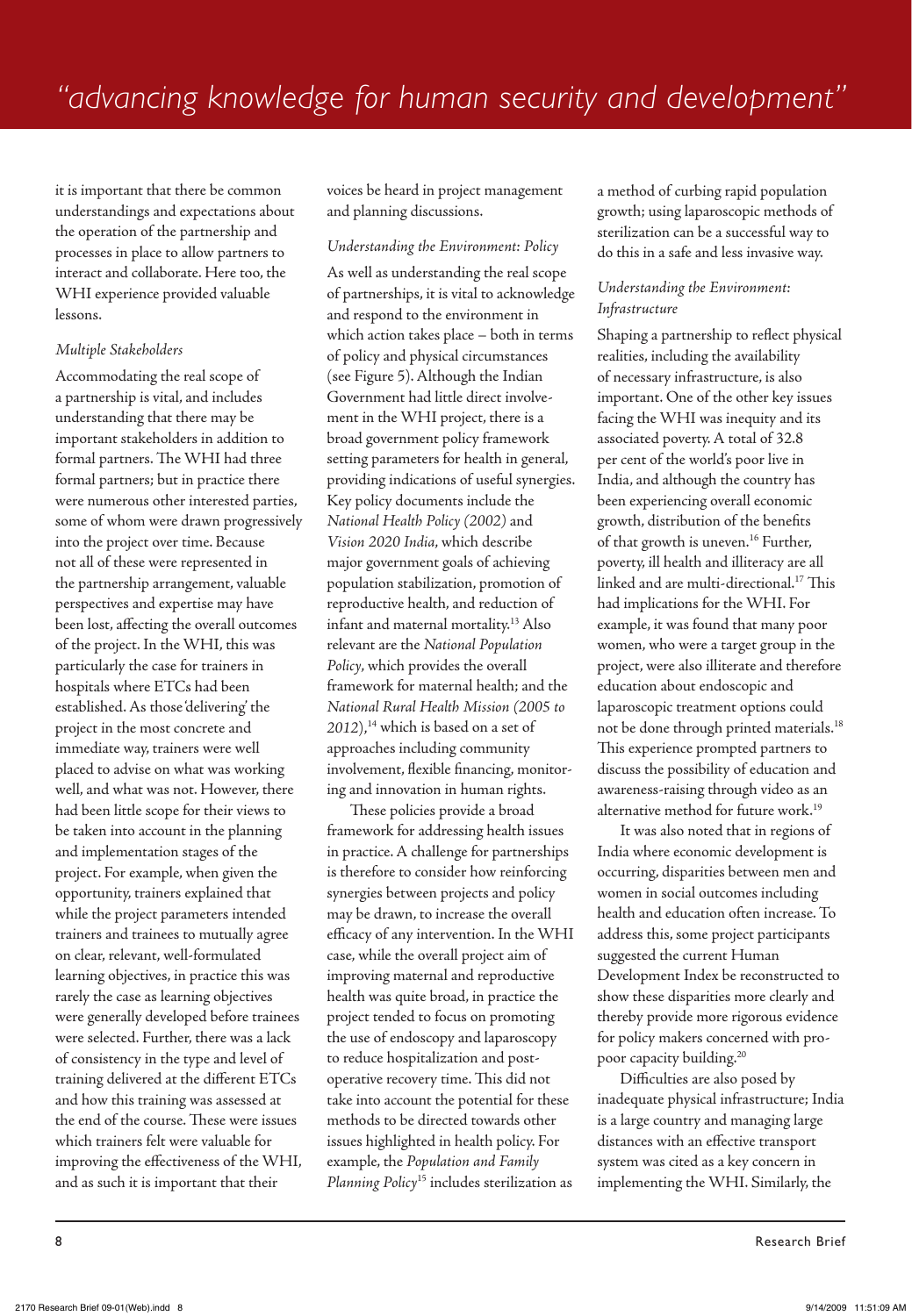

hospitals where ETCs were located sometimes struggle with unreliable energy and access to clean water supplies.

#### **Conclusions**

The WHI project falls within the parameters of a number of contemporary global debates: debates about the MDGs, about human rights, about business and ethics and the UN Global Compact, about accountability and transparency, about health financing, about public private partnerships and about the role of SMEs. As such, it was a complex project and there were challenges assessing its overall effect and sustainability. However, based on our definitions of good and best practices, and guided by the input of the project stakeholders and invited project experts, we conclude that the WHI constituted an example of 'best practice', within the purposes and parameters that shaped its establishment.

In particular, the WHI demonstrated considerable success as a public private partnership within the ethical framework of the UN Global Compact. The UNGC exists with the objective of getting business involved in good corporate citizenship activities, suggesting that new business models which incorporate the strengths of both the business community and the public sector must be developed. In this sense, the WHI made very positive progress: partners were engaged and remained connected and committed, ETCs were established, equipment was supplied, training was undertaken, and procedures were carried out while striving for transparent, open and accountable processes.

Notably during the course of the WHI's implementation, a number of new principles for successful

partnerships came to light. These may provide guidance towards development of a new standard of 'best practice' in the future. In particular, it became clear that PPPs must not be a substitute to the fundamental responsibility of governments to provide services and infrastructure, and develop and implement standards and operating regulations. Rather, public private partnership organizations must work *together* with governments to ensure activities are mutually beneficial, rather than obstructive or duplicative. Further, business must be allowed and supported to pursue its core objectives, including when engaged in corporate social responsibility activities. This means, for example, recognizing that companies have their own valid schedules and profit imperatives to consider, and that while public sector projects may prefer to operate with time-frames extending across multiple financial years, companies cannot always be expected to make the same kind of long term commitments, and flexibility in this regard must be possible.

An aspiration for the WHI was that, following the original project's successful completion, the model might be further developed, extended and translated to different contexts. In this sense, consideration and adoption of the newly emerged principles may result in projects that not only make a contribution to improving women's health, but which also achieve new standards of 'best practice' for PPPs in general. Successfully extending conceptual and practical boundaries in this way would articulate most profoundly the important place that public private partnerships occupy within the turbulent crucible of policy and practice in a globalizing world.

#### **About the Authors**

*Monika Kruesmann* is a PhD student in the Department of International Relations, London School of Economics and Political Science, and was formerly Assistant Director in the Australian Government Department of Education. She holds a Master of Arts (International Relations) from the Australian National University, and has worked and studied in India, the Pacific region, London and Tokyo.

*Martina Timmermann* served as director of studies on Human Rights and Ethics in the Peace and Governance Programme at the United Nations University headquarters in Tokyo and Bonn (2004–2007). In 2008 she joined the TIMA GmbH (Transition and Integration Management Agency) as vice-president and managing director of international projects.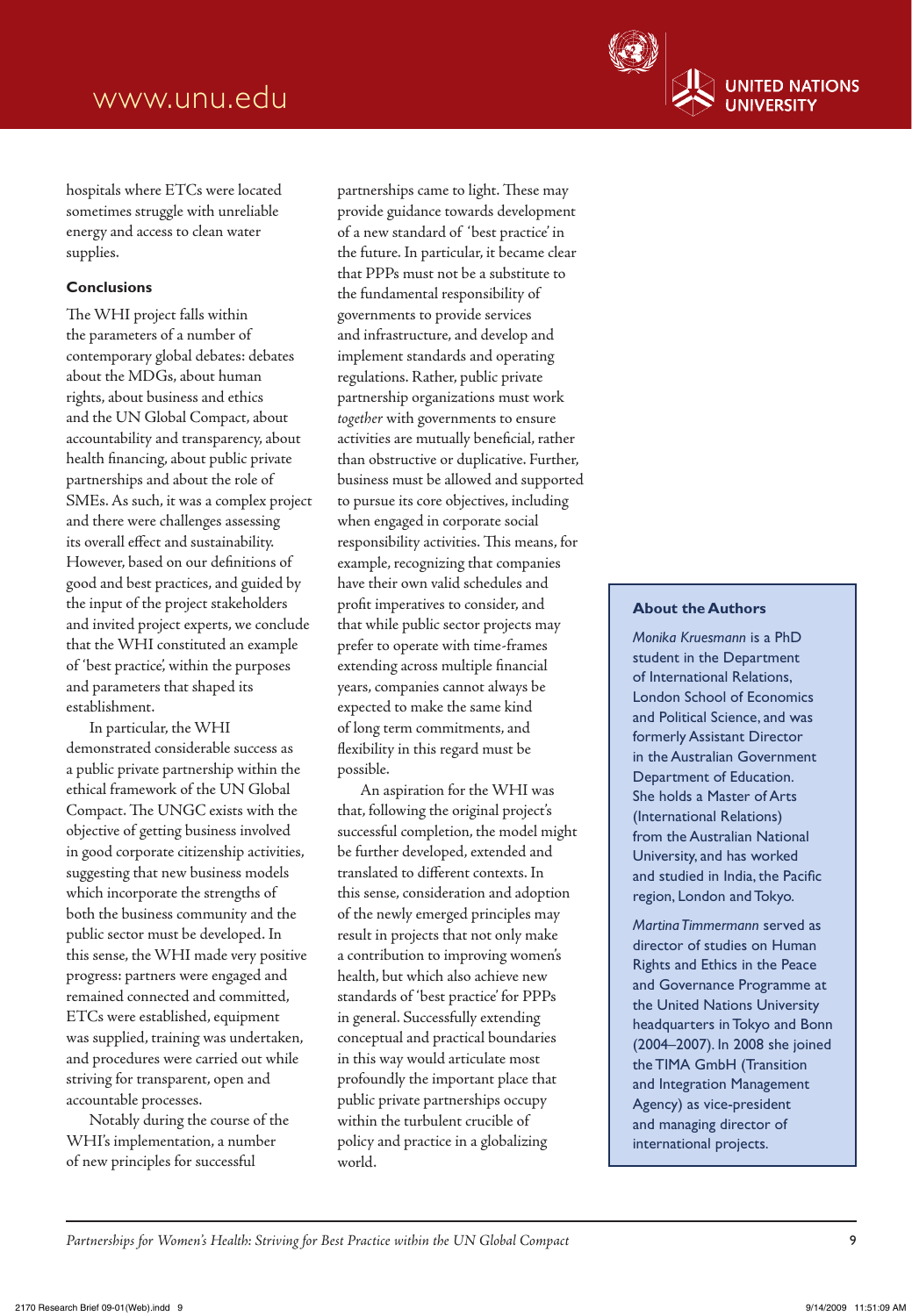#### **Notes**

- 1. Paul Hunt and Judith Bueno de Mesquita, "Poverty, health and the human right to the highest attainable standard of health," in *Partnerships for Women's Health: Striving for Best Practice within the UN Global Compact*, ed. Martina Timmermann and Monika Kruesmann (Tokyo: United Nations University, forthcoming), Chapter 2; "Paul Hunt's 2008 Preliminary Mission Report on India" in *Partnerships for Women's Health*, Appendix C.
- 2. Moazzam Ali, "Improving maternal health in Asia and Africa: Challenges and opportunities," in *Partnerships for Women's Health* (see note 1), Chapter 1.
- 3. Suneeta Mittal and Arvind Mathur, "The health situation of women in India: Policies and programmes," in *Partnerships for Women's Health*, Chapter 7.
- 4. Arabinda Ghosh, "Pro-poor capacitybuilding in India's women's health sector," in *Partnerships for Women's Health*, Chapter 10.
- 5. Günter Neubauer and Iris Driessle, "The challenge of equal financial access to the best available health care: Bringing in the private sector," in *Partnerships for Women's Health*, Chapter 4.
- 6. Nirmal Kumar Ganguly and Malabika Roy, "India's medical system," in *Partnerships for Women's Health*, Chapter 8; Rama Baru and Madhurima Nundy, "Health PPPs in India: Stepping stones for improving women's reproductive health care?" in *Partnerships for Women's Health*, Chapter 9; Planning Commission, Government of India, *Eleventh Five Year Plan 2007-2012 Volume II: Social Sector Services* (New Delhi: OUP India, 2008).
- 7. Hunt and Bueno de Mesquita (see note 1)
- 8. Klaus M. Leisinger, "Partnering in support of the right to health: What role for business?" in *Partnerships for Women's Health*, Chapter 3.
- 9. Monika Kruesmann, "The United Nations Global Compact: Embracing diversity," in *Partnerships for Women's Health*, Chapter 5; Kai Bethke and Manuela Bösendorfer, "Small and medium-sized enterprises: Their role in achieving the Millenium Development Goals," in *Partnerships for Women's Health*, Chapter 6.
- 10. The United Nations University is a unique international community of scholars engaged in research and training in fields related to the purposes and principles of the Charter of the United Nations. For further information see <http://www.unu.edu> (accessed 14 August 2009).
- 11. There was some discussion during the second project workshop in Bonn about what actually constitutes enlightened self-interest, but a general consensus found it to include recognition that reputation is important to shareholders and company profits, that undesirable actions can lead to increased regulation, and that efficiencies can actually be increased through good corporate citizenship approaches.
- 12. Bethke and Bösendorfer (see note 9); Martina Timmermann and Monika Kruesmann, "PPPs for women's health and human rights beyond India: Probing new standards and methodologies," in *Partnerships for Women's Health*, Chapter 19.
- 13. Martina Timmermann, "Meeting the MDG challenges of women's health, human rights and health care politics: The Women's Health Initiative (WHI) for improving women's and girls' reproductive and maternal health in India," in

*Human Rights and Development: Law, Policy and Governance*, ed. C. Raj Kumar. and D.K. Srivastava, D. K. (Hong Kong: LexisNexis, 2006), 475–493.

- 14. Government of India, *National Rural Health Mission (2005*–*2012) Mission*  Document, available from <http://www. mohfw.nic.in/NRHM%20Mission% 20Document.pdf> (accessed 14 August 2009).
- 15. Country Studies, *Population and Family Planning Policy*, available from <http:// www.country-studies.com/india/ population-and-family-planning-policy. html> (accessed 14 August 2009).
- 16. Noted in a presentation at the Bonn Workshop on *Pro-poor Capacity-Building in India's Women's Health Sector* by Dr. Arabinda Ghosh, State Government of West Bengal, 4 December 2006.
- 17. Ghosh (see note 4)
- 18. It was interesting to note during discussions of women's health situations in other countries at the Bonn workshop, that Sri Lanka has relatively positive maternal health indicators, which are largely attributed to a mass education campaign, made possible through the fact that the female literacy rate in Sri Lanka is recorded at more than 95 per cent.
- 19. Ganguly and Roy (see note 6); Mathur and Mittal (see note 3); Martina Timmermann and Monika Kruesmann, "A PPP for women's health and human rights in India: Striving for best practice within the framework of the UN Global Compact," in *Partnerships for Women's Health*, Chapter 18.
- 20. Noted in a presentation at the Bonn workshop on *Pro-poor Capacity-Building in India's Women's Health Sector* by Dr. Arabina Ghosh, State Government of West Bengal, 4 December 2006.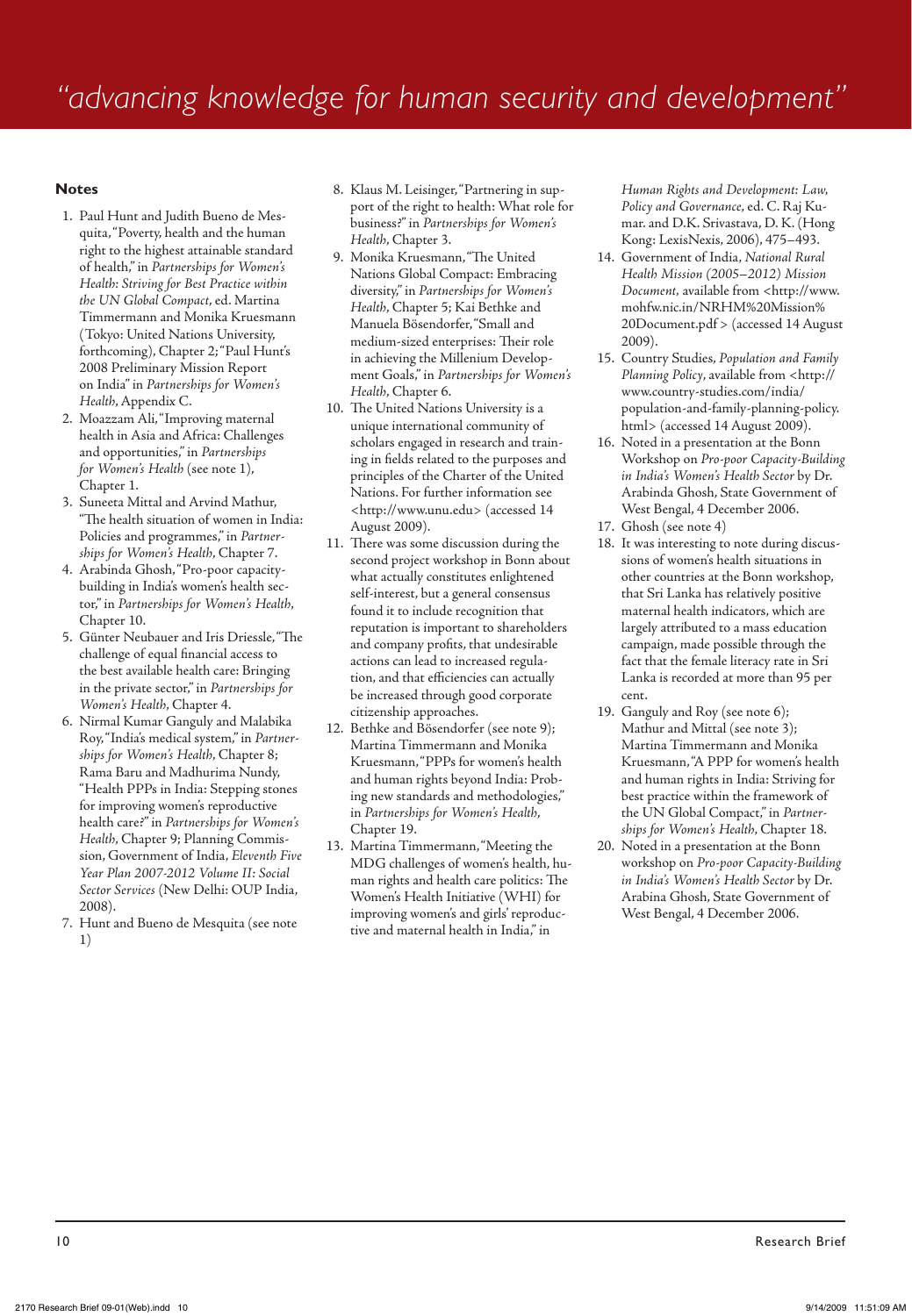Two UNU-led project workshops (one held in Chennai, India, Oct 2005 and one held in Bonn, Germany, Dec 2006) supported the work of this project. Participants and their affiliations at the time of the workshops are listed below:

- 1. Mr. Baschar Al-Frangi, Centre for Cooperation with the Private Sector – GTZ, Berlin
- 2. Prof. Dr. Moazzam Ali, Institute of International Health, Tokyo University
- 3. Prof. Dr. Rama Baru, Associate Professor, Jawaharlal Nehru University
- 4. Dr. Pamela Bell, Research Fellow, Louvain University
- 5. Dr. Peter Berman, Harvard School of Public Health / Lead Economist, World Bank India
- 6. Prof. Dr. Janos Bogardi, Director, UNU-EHS, Bonn
- 7. Ms. Manuela Bösendorfer, UNIDO, Vienna
- 8. Dr. Kent Buse, Research Fellow, Overseas Development Institute (ODI), London
- 9. Dr. Meera Chatterjee, Senior Social Development Specialist, World Bank India
- 10. Mr. S. Chidambaranathan (Nathan), Special Advisor to the Rector of the United Nations University, New York
- 11. Ms. Anu Chopra, GTZ-India
- 12. Dr. Achim G. Deja, KARL STORZ WHI-Project Coordinator / CEO, TIMA GmbH
- 13. Prof. Dr. Lynn Freedman, Director of the Averting Maternal Death and Disability (AMDD) Program, Mailman School of Public Health, Columbia University
- 14. Prof. Dr. N. K. Ganguly, Director, Indian Council for Medical Research (ICMR)
- 15. Dr. Arabinda Ghosh, Joint Director, Administrative Training Institute, State Government, West Bengal
- 16. Dr. Minna Gillberg, Senior Advisor to EU Vice-President M. Wallström, Brussels
- 17. Ms. Christina Gradl, Doctoral Candidate, Martin-Luther University Halle-Wittenberg, Germany
- 18. Mr. Jörg Hartmann, Head of PPP, Head of Centre for Cooperation with the Private Sector – GTZ, Berlin
- 19. Ms. Ulrike Haupt, Head of Division, Federal Ministry of Economic Cooperation and Development (BMZ), Bonn
- 20. Prof. Dr. Kurian Joseph, Chairman, Endoscopy Committee, Asia Oceania Federation of Obstetrics & Gynaecology
- 21. Prof. Peter H. Katjavivi, Ambassador of the Republic of Namibia to Germany, Chair of the UNU Council (2006)
- 22. Prof. Dr. Gundapuneni Koteswara Prasad, Director of the Mahatma Gandhi Centre for Peace and Conflict Resolution, University of Madras, India
- 23. Ms. Antigoni Koumpounis, Technical Officer for Family Planning, WHO-India
- 24. Ms. Diana Kraft, PPP Manager, GTZ, Eschborn
- 25. Prof. Dr. Alka Kriplani, MD, WHI-Co-Chairperson, AIIMS, New Delhi
- 26. Ms. Monika Kruesmann, Assistant Director, Department of Education, Employment and Workplace Relations (DEEWR), Australian Government – UNU Workshop II Rapporteur
- 27. Dr. Preeti Kudesia, Senior Public Health Specialist, World Bank India
- 28. Dr. Vasant Kumar, M.D., Joseph's Nursing Home, Chennai
- 29. Mr. Peter Laser, WHI Project Director, KARL STORZ GmbH & Co. KG, New Delhi/Tuttlingen
- 30. Prof. Dr. Klaus Leisinger, Special Advisor to the UN SG on the UN Global Compact, President & CEO, Novartis Foundation
- 31. Dr. Arvind Mathur, Cluster Coordinator for 'Family and Community Health,' WHO-India
- 32. Prof. Dr. Suneeta Mittal, MD,

Dean of Department of Gynaecology, AIIMS

- 33. Prof. Dr. V. R. Muraleedharan, Head of Department of Humanities & Social Sciences, IIT-Madras
- 34. Ms. Alka Narang, Head of HIV/AIDS Unit, UNDP India
- 35. Prof. Dr. Günter Neubauer, Director of the Institute of Health Economics, Munich
- 36. Ms. Ellen Soennichsen, GTZ India
- 37. Dr. Johann P. Steinmann, Director of Indo-German Health Programme, GTZ India
- 38. Dr. hc. mult. Sybill Storz, CEO, KARL STORZ GmbH & Co. KG, Tuttlingen
- 39. Mr. Karl-Christian Storz, Senior Management, KARL STORZ GmbH & Co. KG, Tuttlingen
- 40. Prof. Dr. Ramesh Thakur, Senior Vice-Rector, UNU, Tokyo, Assistant Secretary-General, UN
- 41. Dr. Martina Timmermann, Director of Studies on Human Rights and Ethics / UNU WHI Project Director, Tokyo/Bonn
- 42. Prof. Tehemton Udwadia, President of the International Federation of Societies of Endoscopic Surgeons (IFSES), Head, Department of M.A.S. Hinduja Hospital
- 43. Ms. Jasja van der Zijde, Director, Sama Advies, Amsterdam
- 44. Prof. Dr. Hans van Ginkel, Rector, UNU, Tokyo, Under-Secretary-General, UN
- 45. Mr. Nicolaus von der Goltz, Division for Cooperation with the Business Sector, German Federal Ministry for Economic Cooperation and Development (BMZ), Bonn/Berlin
- 46. Prof. Dr. Diethelm Wallwiener, Medical Director, University-Clinic for Women, Tübingen (via Video)
- 47. Mr. Helmut Wehrstein, Senior Management, KARL STORZ GmbH & Co. KG, Tuttlingen
- 48. Prof. Dr. Stefan F. Winter, State Secretary, Ministry of Labour, Health and Social Affairs, North Rhine-Westphalia

*Partnerships for Women's Health: Striving for Best Practice within the UN Global Compact* 11

**UNITED NATIONS UNIVERSITY**